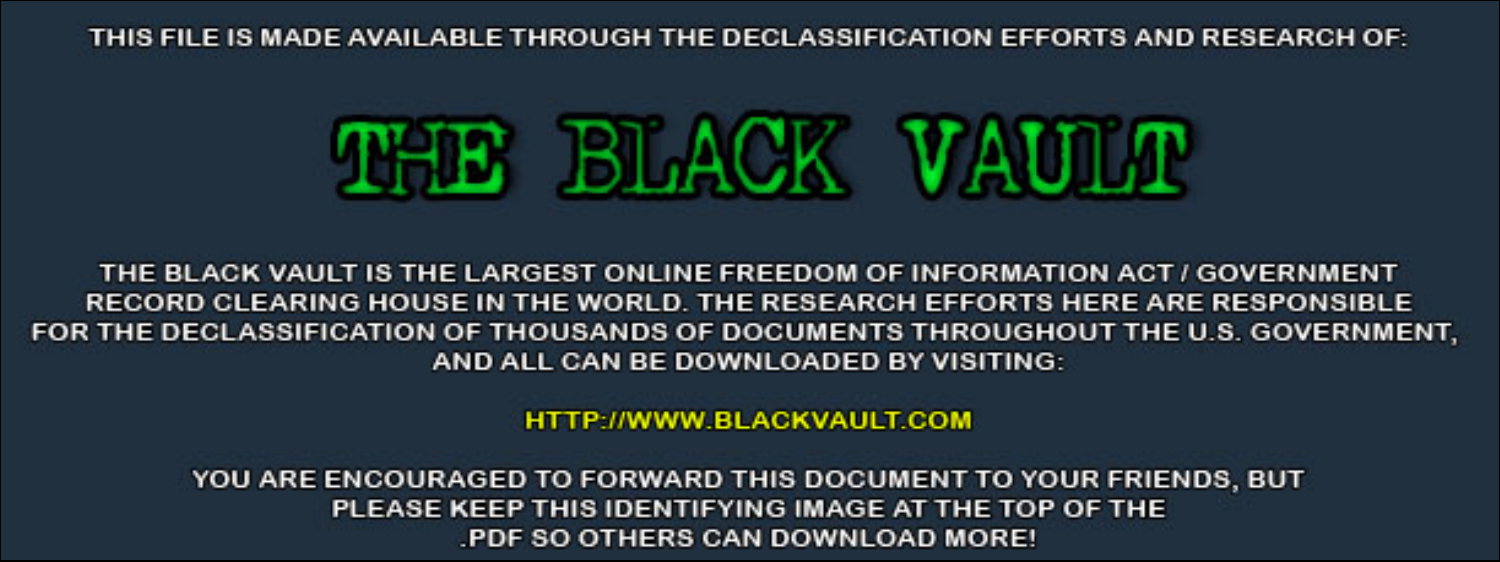**UNCLASSIFIED** 



 $Copy No. 67$ 

# NATIONAL INTELLIGENCE ESTIMATE \*

# **SUMMARY**

# THE SOVIET ATOMIC ENERGY PROGRAM TO MID-1957



CIA HISTORICAL REVIEW PROGRAM RELEASE IN FULL

NIE 11-3A-54 16 February 1954

The Intelligence Advisory Committee concurred in this stimate on 16 February 1954. The FBI abstained, the subject being outside of its jurisdiction.

The following member organizations of the Intelligence Advisory Committee participated with the Central Intelligence Agency in the preparation of this estimate: The intelligence organizations of the Departments of State, the Army, the Navy, the Air Force, the Joint Staff, and<br>the Army, the Alomic Energy Commission.

# CENTRAL INTELLIGENCE AGENCY

SERIES  $COPY$   $OP$   $OP$ 

LINCLASSIEIED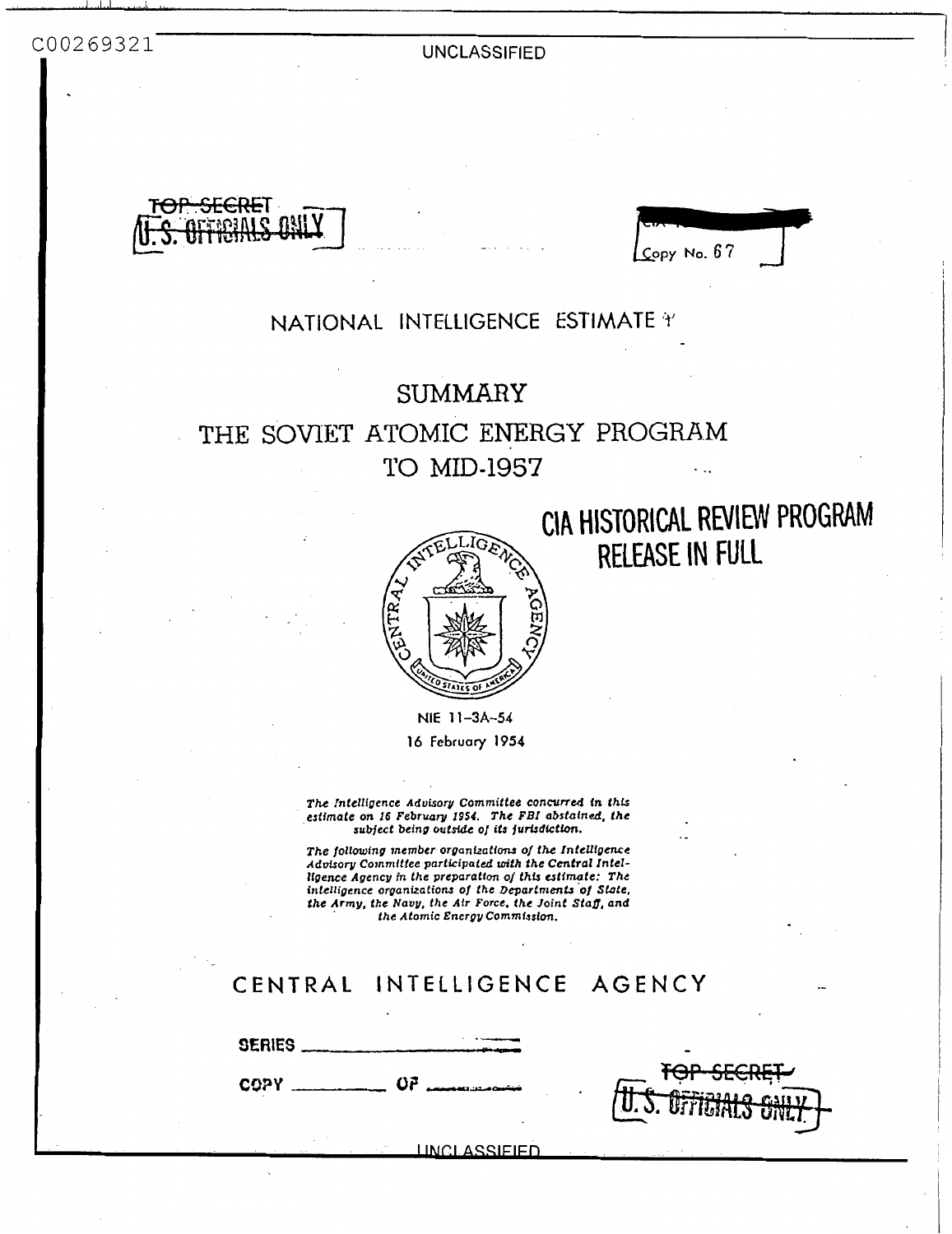### UNCLASSIFIED

#### DISSEMINATION NOTICE

1. This copy of this publication is for the information and use of the recipient designated on the front cover and of individuals under the jurisdiction of the recipient's office who require the information for the performance of their official duties. Further dissemination elsewhere in the department to other offices which require the information for the performance of official duties may be authorized by the following:

- a. Special Assistant to the Secretary for Intelligence, for the Department of State
- b. Assistant Chief of Staff, G-2, for the Department of the Army
- c. Director of Naval Intelligence, for the Department of the Navy
- d. Director of Intelligence, USAF, for the Department of the Air Force
- e. Deputy Director for Intelligence, Joint Staff, for the Joint Staff
- f. Director of Intelligence, AEC, for the Atomic Energy Commission
- g. Assistant to the Director, FBI, for the Federal Bureau of Investigation
- h. Assistant Director for Collection and Dissemination, CIA, for any other Department or Agency.

2. This copy may be either retained or destroyed by burning in accordance with applicable security regulations, or returned to the Central Intelligence Agency by arrangement with the Office of Collection and Dissemination, CIA.

3. The overseas dissemination of this intelligence will be limited to a period of one year or less, at the end of which time it will be destroyed, returned to the forwarding agency, or permission requested of that agency to retain it in accordance with IAC-D-69/2, 22 June 1953.

#### WARNING

This material contains information affecting the hallonal defense of the United States within the moning of the espionage laws,<br>Title 18, USC, Reset and 794, the transmission as revelation of which in any manner to an unauthorized person is prohibited by law.

Dat

This document has been approved for release through the HISTORICAL REVIEW PRODUCE of the Central Intelligence Agency.

DISTRIBUTION:

Office of the President National Security Council Department of State Office of Secretary of Defense Department of the Army Department of the Navy Department of the Air Force Atomic Energy Commission Joint Chiefs of Staff Federal Bureau of Investigation

Research and Development Roard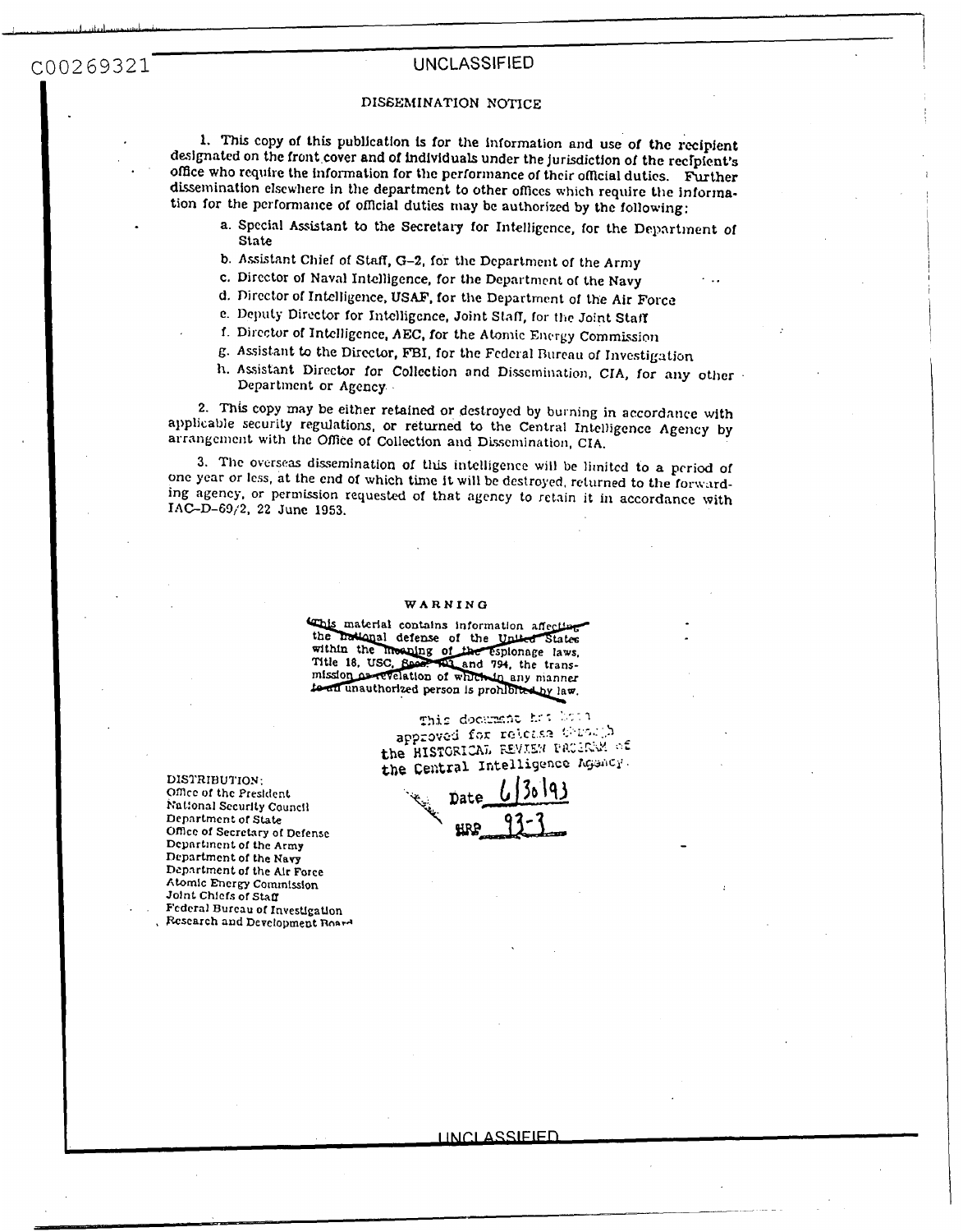#### **UNCLASSIFIED** تممموه سمقور <del>014101110</del>

### NATIONAL INTELLIGENCE ESTIMATE

## JOINT ATOMIC ENERGY INTELLIGENCE COMMITTEE

#### **SUMMARY**

#### THE SOVIET ATOMIC ENERGY PROGRAM TO MID-1957

#### NIE 11-3A-54  $\sim 10^{11}$

#### 16 February 1954

This is a summary of National Intelligence Estimate, NIE 11-3-54, dated 16 February 1954, prepared and agreed upon by the Joint Atomic Energy Intelligence Committee which is composed of representatives of the Departments of State, Army, Navy, Air Force, the Atomic Energy Commission, the Joint Staff and the Central Intelligence Agency. The FBI abstained, the subject being outside of its jurisdiction.

A group of expert consultants working with the Joint Atomic Energy Intelligence Committee concurred in the conclusions given in this estimate. The estimate was approved by the Intelligence Advisory Committee as of 16 February 1954.

<del>-8PPT8TAT*C*-8NT/T</del>

#### UNCLASSIEIED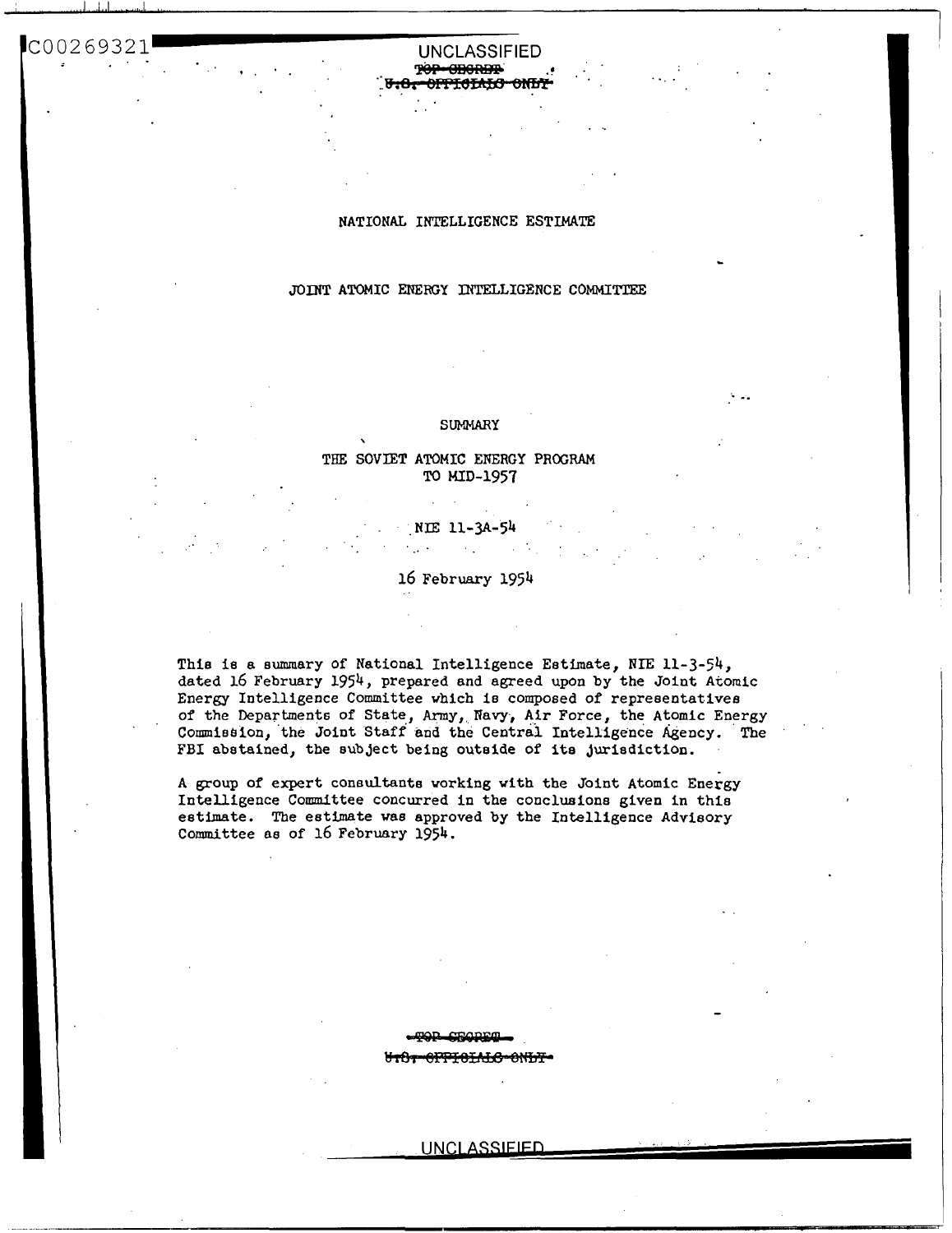# CO0269321 **4.s. or World SSNELF**D . The contract of the contract of the contract of the contract of the contract of the contract of the contract of the contract of the contract of the contract of the contract of the contra

TOP GEORET

#### **suMMmr THE** SOVIET **ATOMIC** ENERGY **.PROGRAM M** MTD-1957

#### **THE PROBLEM**

To esthate the current status and **future** course of the Soviet atomic energy **program** on the basis of information available **from all**  sources .

#### **SrnlMARY**

1. While the exact extent of the Soviet capability for quantity production of nuclear weapons remains uncertain in **some of** Its aspects, the available evidence establishes the existence in the USSR of (a) a high-priority, extensive atomic energy program; **(b) a** substantial stockpile of nuclear weapons; and (c) the capability of producing explosions in a **range** from the equivalent of **a** few thousand to **at** least a million tons **of TNT.** 

2. In November **1945** the "First Chief Direc-brats attached to the Council of Ministers'' **was** organized to plan **and** carry out the Soviet atomic energy program.

**3.** The first Soviet reactor capable of quantity production **of**  plutonium probably went into operation during 1948 and **by** the spring and summer of 1949 the level of total reactor **power** became **significant,**  thus marking the date of the start of production scale operations for the manufacture of plutonium.

**Ir.** The production of uranium-235 apparenuy lagged behind the . plutonium program. Whether this was planned or the result of technical difficulties is not knoun, as **only** meager evidence **is** available that is relevant to the isotope separation phase of the program.

5. The Soviets have demonstrated a capability to accomplish independent research essential to their atomic energy program. While it is no doubt true that espionage activities, German technical assistance, and unclassified scientific and technical literature available in Western countries made substantial contributions to Soviet progress, independent research **by** the Soviets, required to adapt to their needs the infomation obtained through such sources, was apparently carried out with a high degree **of** competence. The evidence is **now** clear that in a number of instances Soviet atomic energy practices do not follow those of the **U.S.,** the U.K. or Canada.

#### **H-G- OFFICIALS ONLY-**

**UNCLASSIEIED**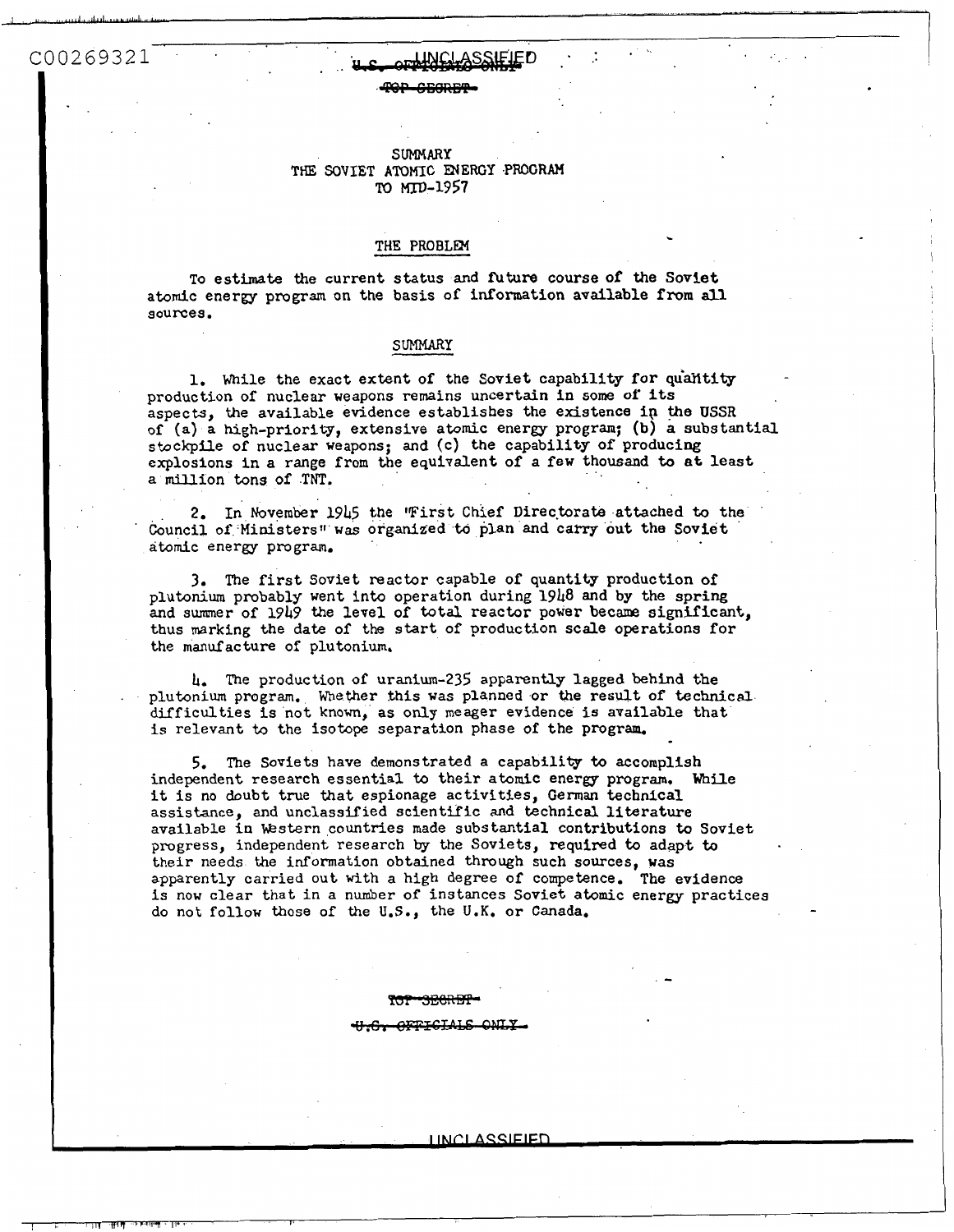COO269321

Æ

# $COO269321$ TOD CROBER

*6,* It **la** estimated that the **total** cumulative production **of uranium** metal available to the Soviet Union **from** East German production alone **up** to the end of 1953 was between 10 and **15** thousand tons. internal and other Satellite sources. It **Is** possible that an **equal amount** could have been produced **from** <sup>1</sup>

**7.** The Soviets are depending, **for** the most part, on very low-grade deposita of uranium. In the Satellites the major portion of the uranium recovered **is** derived from ores which probably average between 0.03% and 0.3% U<sub>3</sub>O<sub>8</sub>. Only a vast amount of hand sorting can account for the large output. Comparable grades of ore are probably being extensively worked inside the USSR.

I

**8.** It is estimated that the probable total reactor power levels were in the neighborhood of *900* - **1200** megawatts during the **period from**  were in the neighborhood of 900 - 1200 megawatts during the period<br>early 1952 to the end of 1953. Further, it is estimated the total effective reactor power levels will increase during the period of this estimate, reaching **a** IeveZ **of** approximately 2100 to 2hOO megawatt in **1957.**  It should **be** noted that tNs increase **is** not intended to define the **maximum** capability for expansion of Soviet plutonium manufacturing facilities.

*9.* The absence of sufficient evidence from which *to* estimate installed or planned isotope separation capacity continues *to* be one **of** the most serious gaps in intelligence information on the Soviet atomic energy program. It is believed that there are several possible courses **of** action the Soviets may have taken with respect **to** uranium-235 production which are consistent with available evidence and which yield general guide lines for the Soviet uranium-235 stockpile. An average value has been taken for the purpose of calculating the weapons stockpile.

power applications **of** atomic energy other than possible implications **from** Soviet interest in thorium and the high irradiation level of the plutonium utilized in the **3** September 1953 explosion. However, together with continuing research on methods of plutonium and uranium-233 production, **some** effort will undoubtedly be placed on power applications. 10. **No** evidence is available on Soviet efforts with respect to

ll. It is concluded that the **USSR** is capable **of** producing nuclear weapons with explosive powers in the range of the equivalent of a few thousand tons of TNT to approximately one million tons **of** TNT. Throughout this range thermonuclear reactions were apparently used **to** increase (Le. boost) the energy yield from the fissionable materials present without themselves directly contributing subs tantially to the total energy yield. It is apparent that **by** the end of 1953 the Soviets had reached a point in weapon technology at which they were capable of producing stockpile weapon types dictated **by** military requirements.

-2-

<del>OP OBORBT</del>

**OFFICIALS ONLY.** 

**LINCLASSIFIED**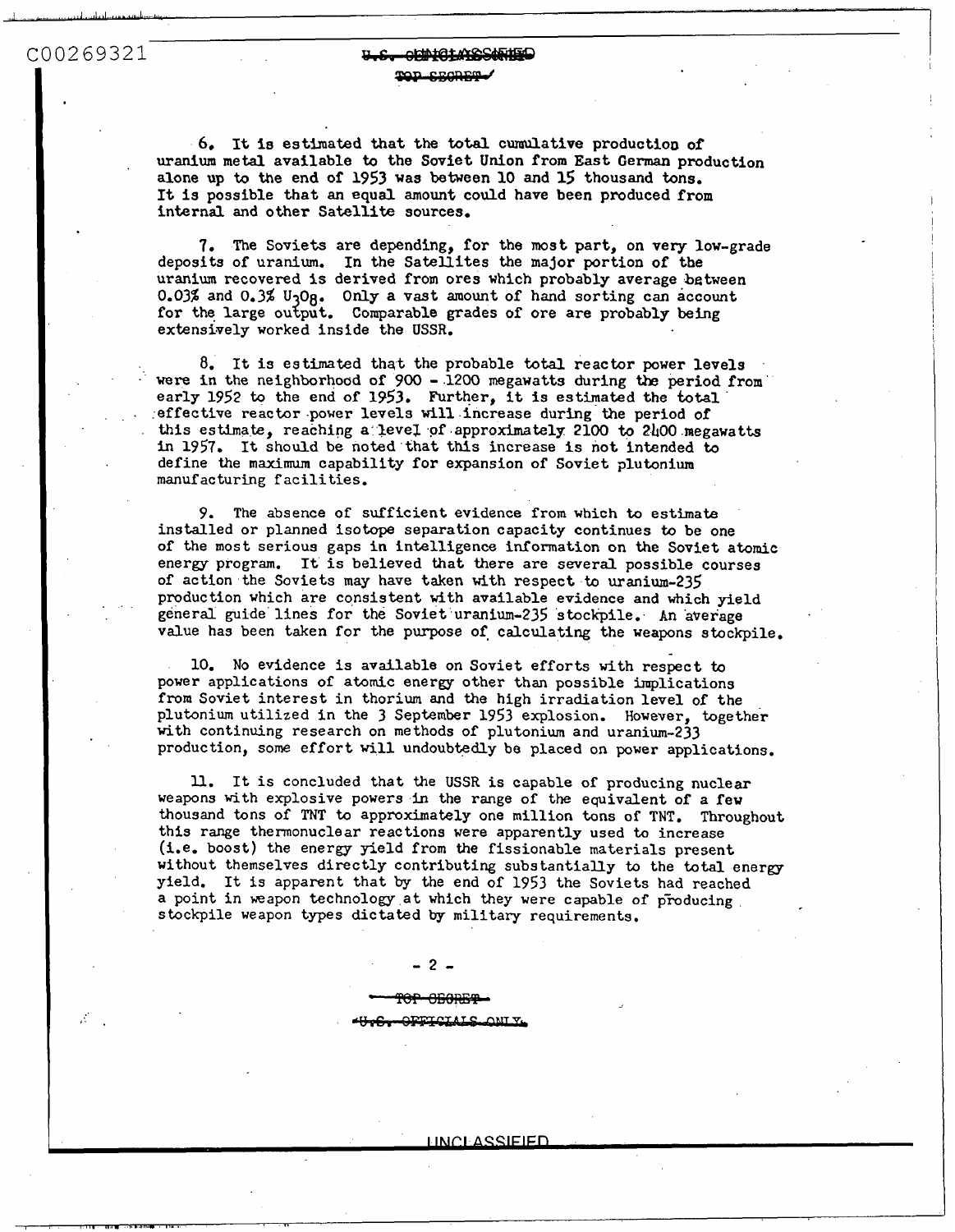**I** 

THE CONSENSE CONTRACT THE CONTRACT THE CONTRACT TO THE CONTRACT TO A PART OF A PART OF A PART OF A PART OF A PART OF A PART OF A PART OF A PART OF A PART OF A PART OF A PART OF A PART OF A PART OF A PART OF A PART OF A PAR 12. **While** there **is** no clear evidence which can serve **as a-guide to an** *estimate* **of** the specific **tppes and** numbers of each type that the Sovfets **will** actually stockpile, it is considered probable that for **the immediate future** the specific weapons stockpiled will have **the**  general characteristics and explosive powers of models tested, However, **as** estimates are projected further into the future, uncertainty **is**  increased **by** the possible advent of new principles of weapon design or the development of new **methods** for the production **of** fissionable or thermonuclear materials.  $\frac{1}{2}$ 

> **13.** In order **to** illustrate how estimated Soviet stockpiles of capabilities: (a) the continued stockpiling of composite and pure fissionable materials **may** be utilized, the table below has been based upon *two* examples of **the** many courses which are within Soviet plutonium weapons using principles tested **in** 1951 and yielding approx3mately the equivalent of *bO,OOO* tons of TNT each, or **(b)** the stockpilhg of nuclear weapons using the boosting principles **tested**  in 1953, **Le.** utilization of plutonium components **for** medium yield *(60,000* tons of **TNT)** and **small** yield (5,OOO tons of **TNT)** weapons, and all uranium-235 weapons yielding one million tons of TNT.

|     | in 1953, i.e. utilization of plutonium components for medium yield<br>(60.000 tons of TNT) and small yield (5,000 tons of TNT) weapons, and<br>all uranium-235 weapons yielding one million tons of TNT. |                 |                 |                  |                  |                  |
|-----|----------------------------------------------------------------------------------------------------------------------------------------------------------------------------------------------------------|-----------------|-----------------|------------------|------------------|------------------|
|     | Stockpile Examples                                                                                                                                                                                       | End<br>1953     | Mid-<br>1954    | Mid-<br>1955     | Mid-<br>1956     | Mid-<br>1957     |
| (a) | Unboosted composite and plutonium<br>weapons 40 KT each                                                                                                                                                  | 180             | 2h <sub>0</sub> | 390              | 575              | 800              |
|     | Total yield (million tons TNT)                                                                                                                                                                           | 7.2             | 9.6             | 15.6             | 23               | 32               |
|     | or                                                                                                                                                                                                       |                 |                 |                  |                  |                  |
| (ъ) | Boosted uranium or plutonium<br>weapons 1000 KT<br>60 KT<br>5 KT                                                                                                                                         | 12<br>60<br>190 | 18<br>85<br>250 | 34<br>125<br>375 | 54<br>175<br>525 | 80<br>235<br>700 |
|     | Total yield (million tons TNT)                                                                                                                                                                           | 16.5            | 24.3            | 43.4             | 65.6             | 97.5             |

14. For comparison with the above, the following table sets forth the stockpile figures which would be applicable **if** the Soviets fabricated **all** fissionable material into either large-yield **boosted** weapons (e. **g.**  uranium-23s weapons yielding **lo00** kilotons each, and pure plutonium **weapons** yielding *60* kilotons each) or small-yield weapons (e.g. composite and pure plutonium weapons yielding *5* kilotons each).

#### . २ -

## **LECRET** <del>opptatalo onl</del>